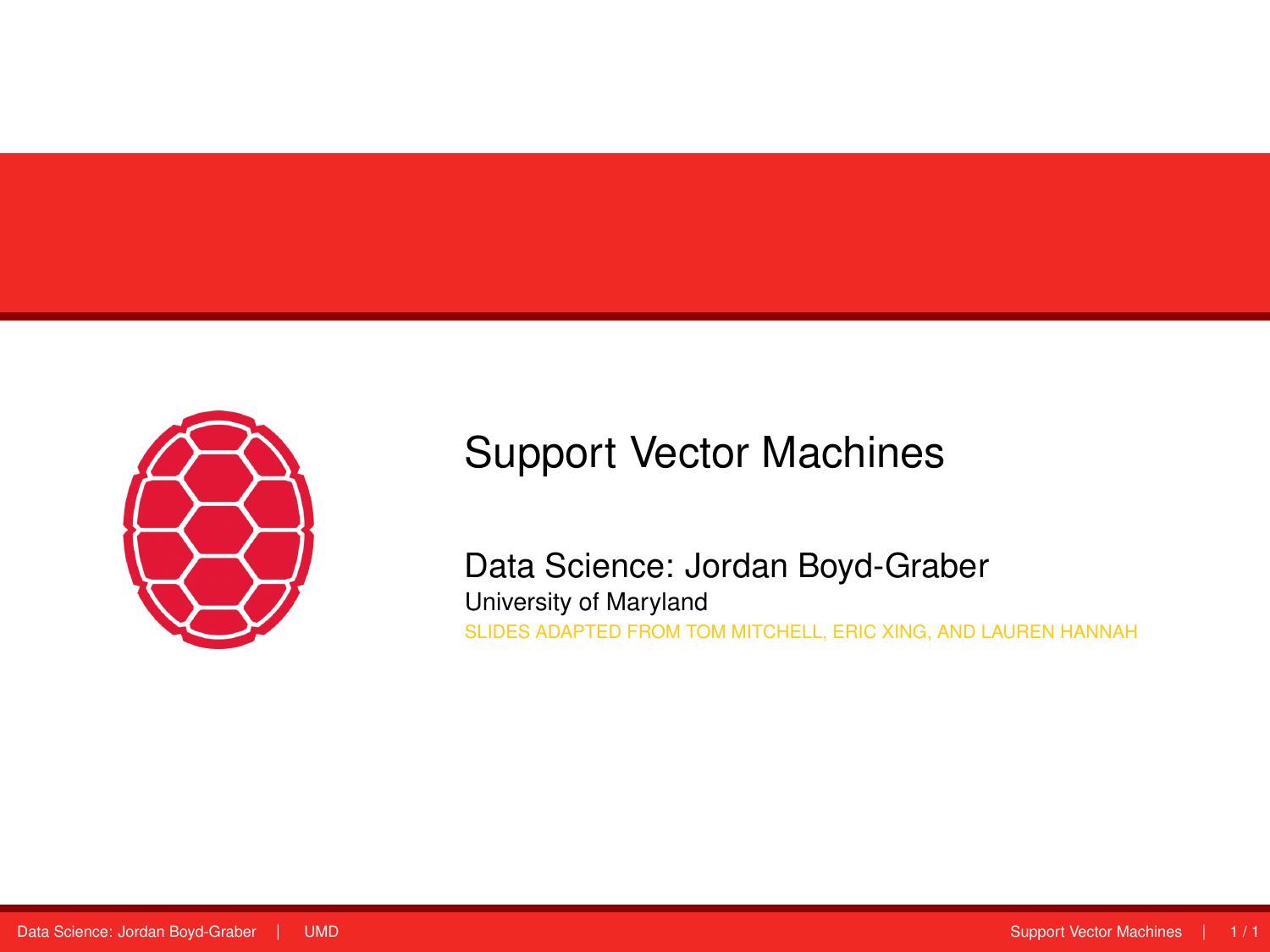#### **Roadmap**

- Classification: machines labeling data for us
- **Previously: logistic regression**
- This time: SVMs
	- (another) example of linear classifier
	- □ State-of-the-art classification
	- Good theoretical properties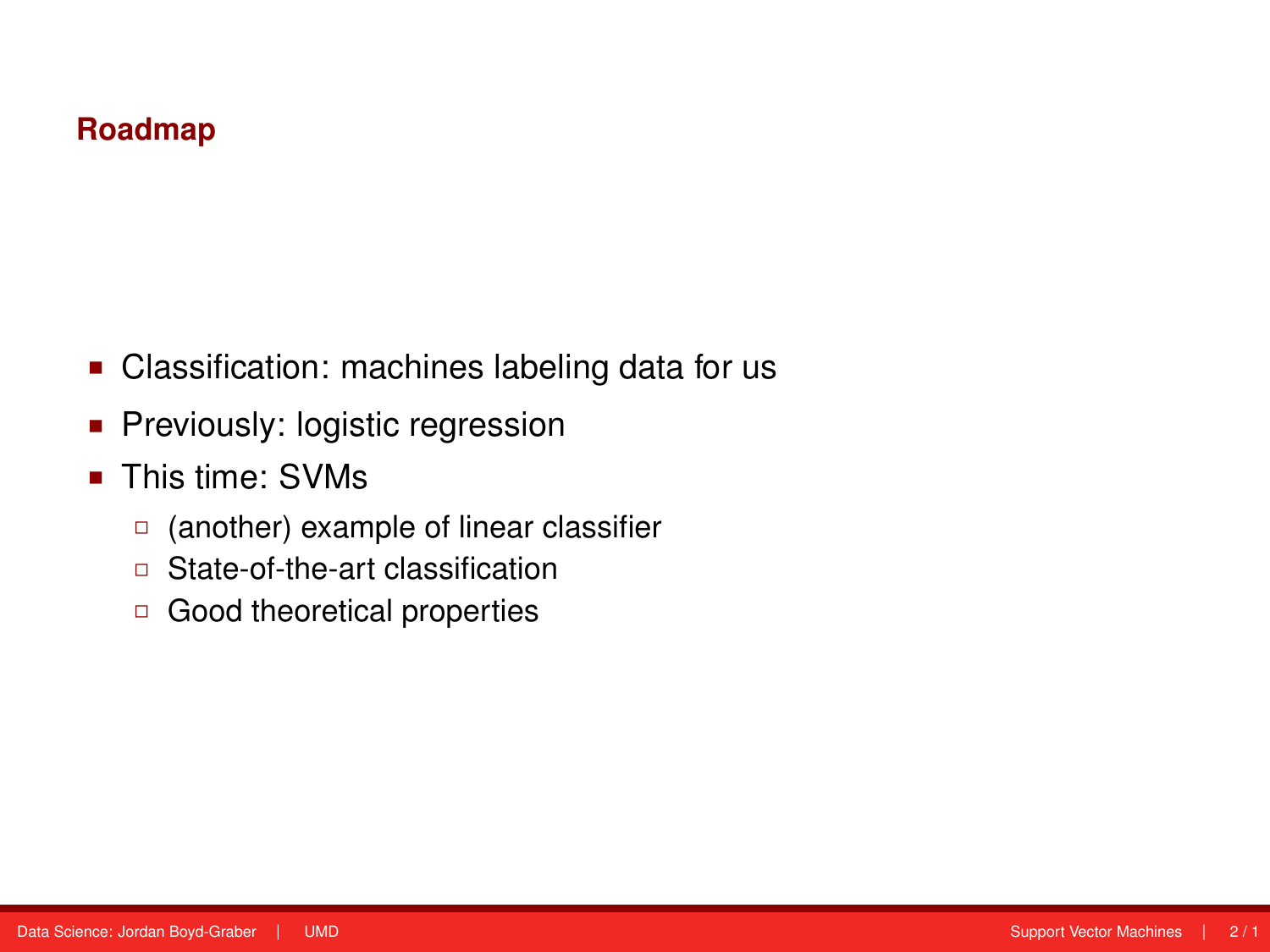#### **Thinking Geometrically**

- **Suppose you have two classes: vacations and sports**
- **Suppose you have four documents**

| <b>Sports</b>                        | <b>Vacations</b>                 |
|--------------------------------------|----------------------------------|
| $Doc_1$ : {ball, ball, ball, travel} | $Doc_3$ : {travel, ball, travel} |
| $Doc_2$ : {ball, ball}               | $Doc_4$ : {travel}               |

**Nhat does this look like in vector space?**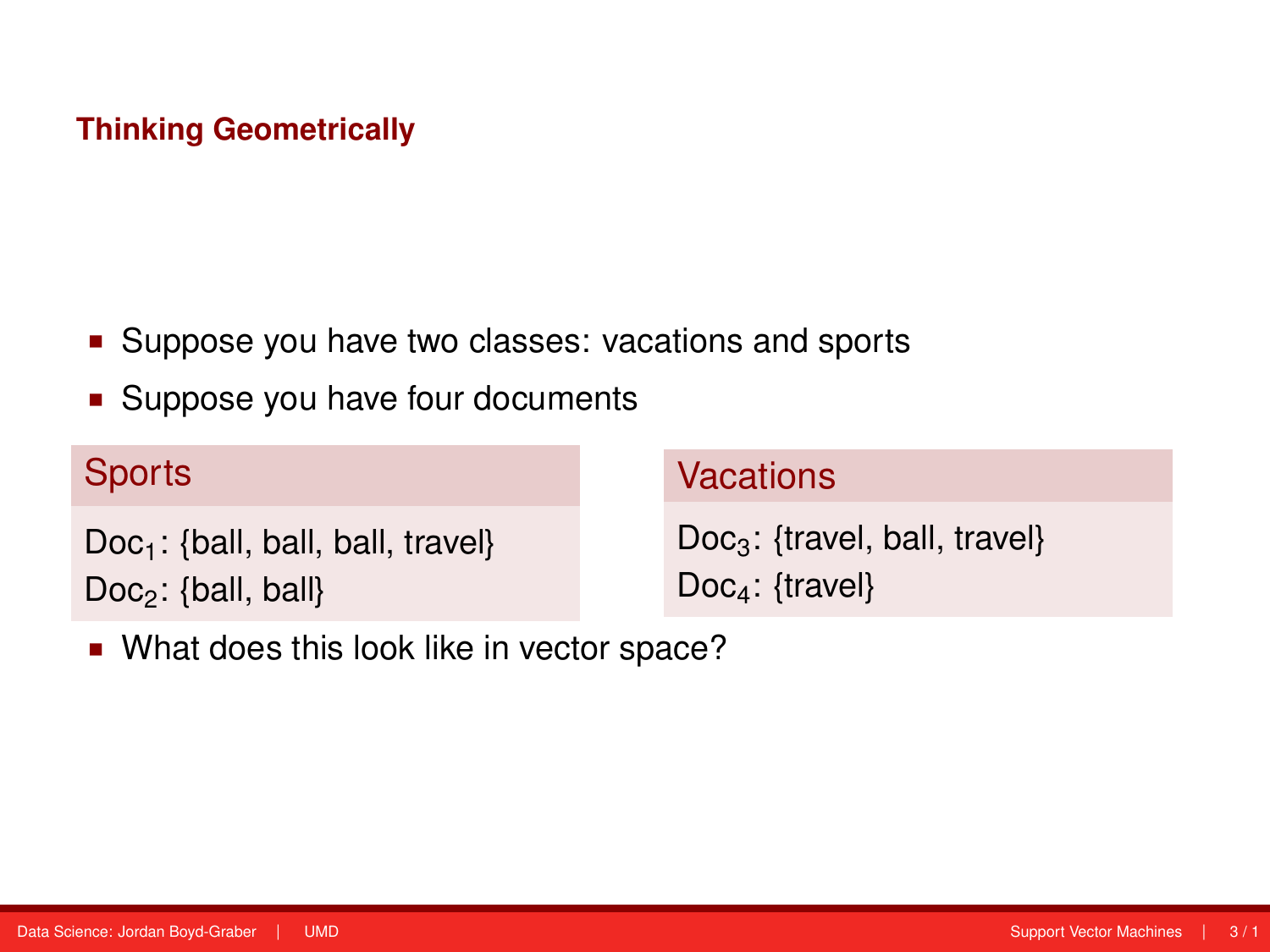#### **Put the documents in vector space**

**Travel** 



Ball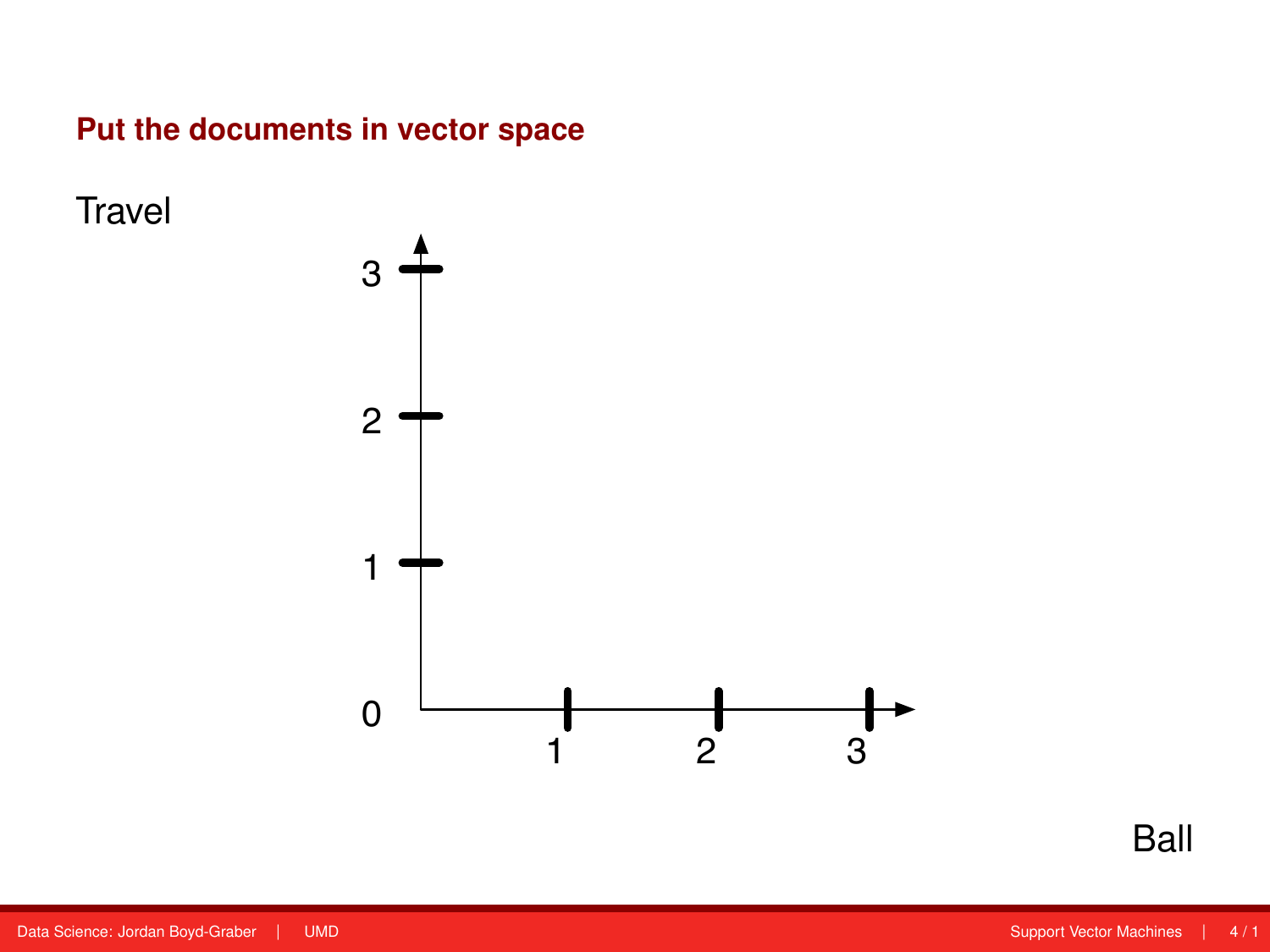#### **Vector space representation of documents**

- Each document is a vector, one component for each term.
- **Terms are axes.**
- High dimensionality: 10,000s of dimensions and more
- How can we do classification in this space?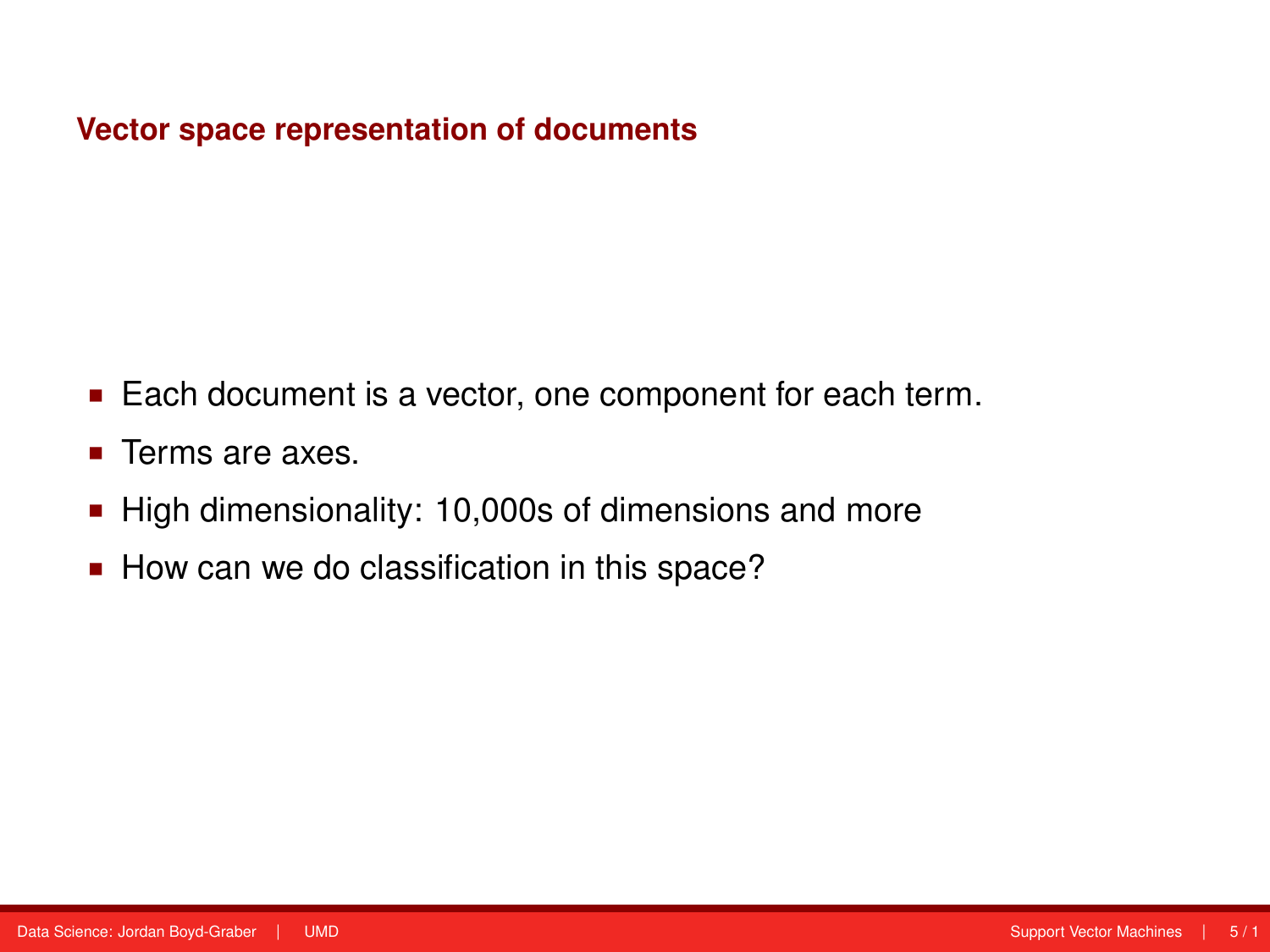#### **Vector space classification**

- As before, the training set is a set of documents, each labeled with its class.
- In vector space classification, this set corresponds to a labeled set of points or vectors in the vector space.
- Premise 1: Documents in the same class form a **contiguous region**.
- Premise 2: Documents from different classes **don't overlap**.
- We define lines, surfaces, hypersurfaces to divide regions.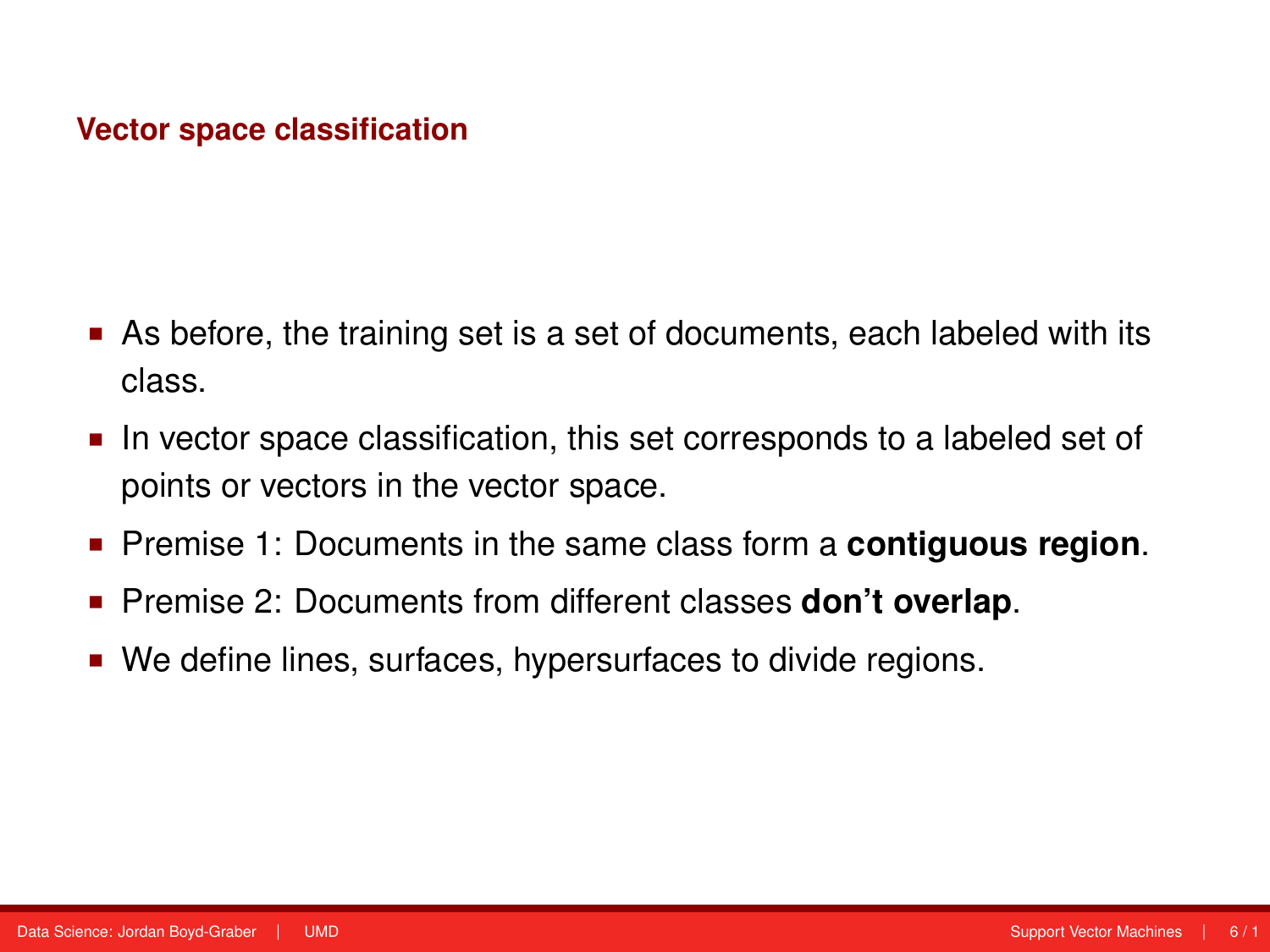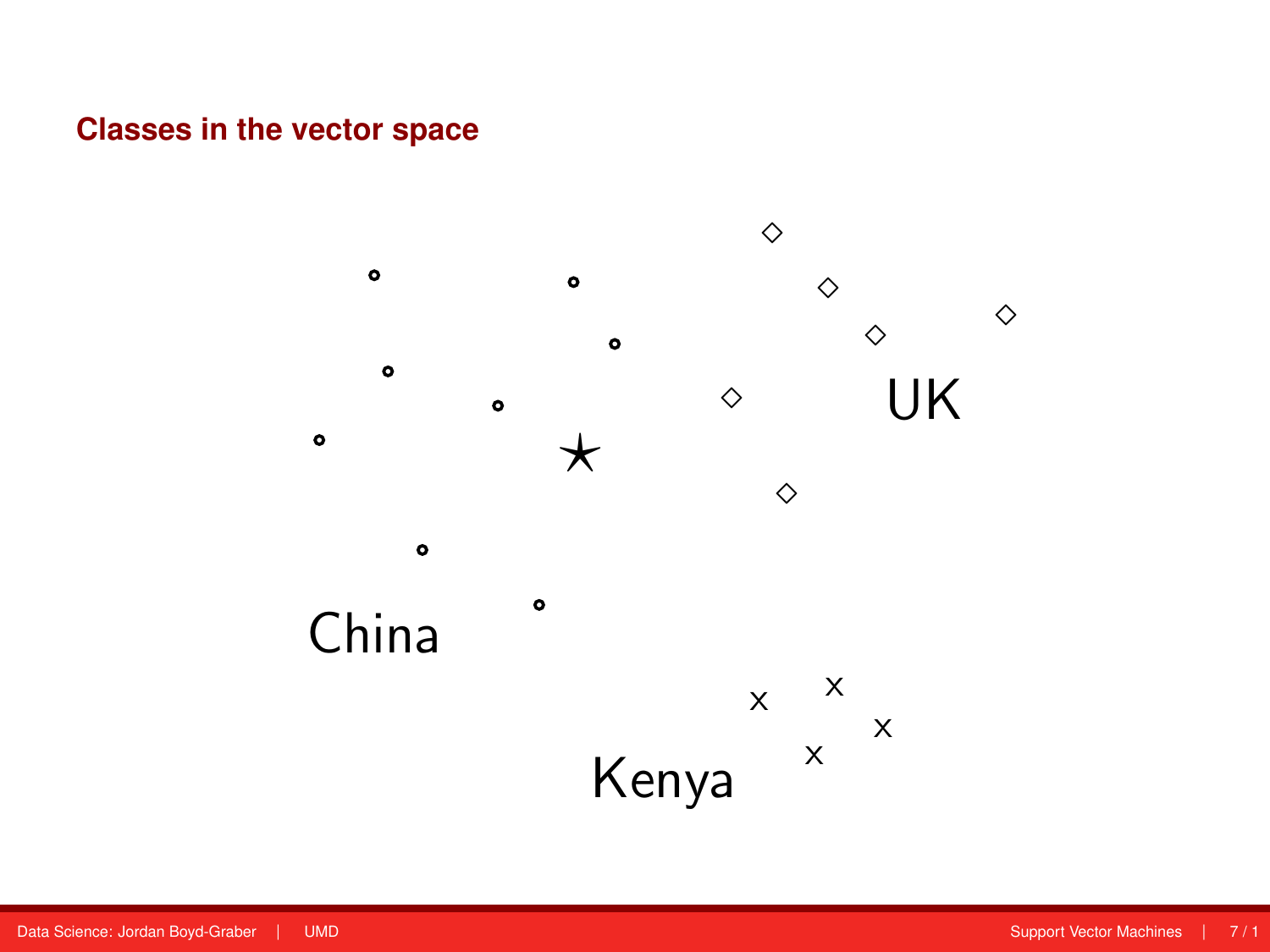

Should the document ! be assigned to China, UK or Kenya? Should the document *?* be assigned to China, UK or Kenya?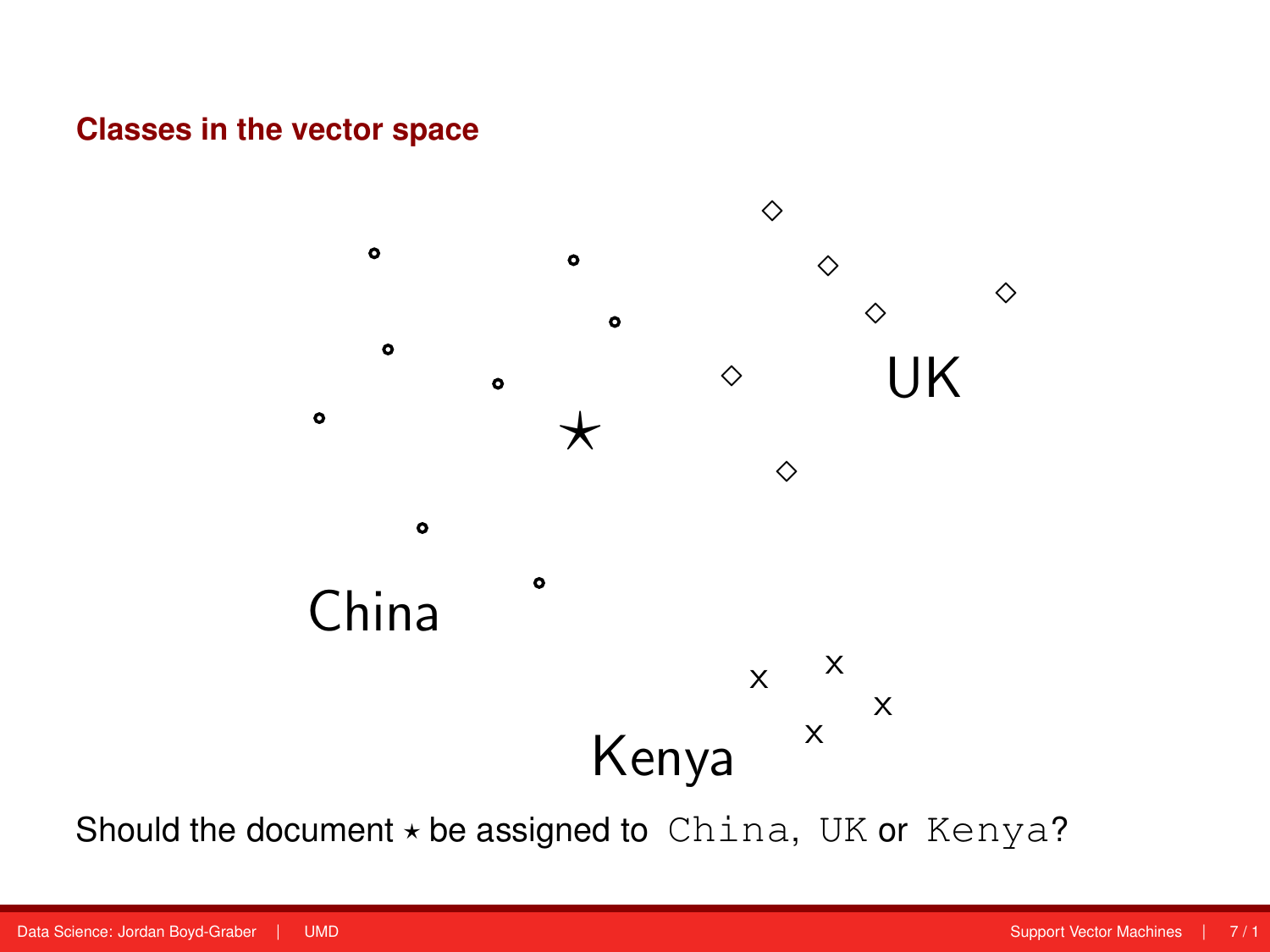

Find separators between the classes Find separators between the classes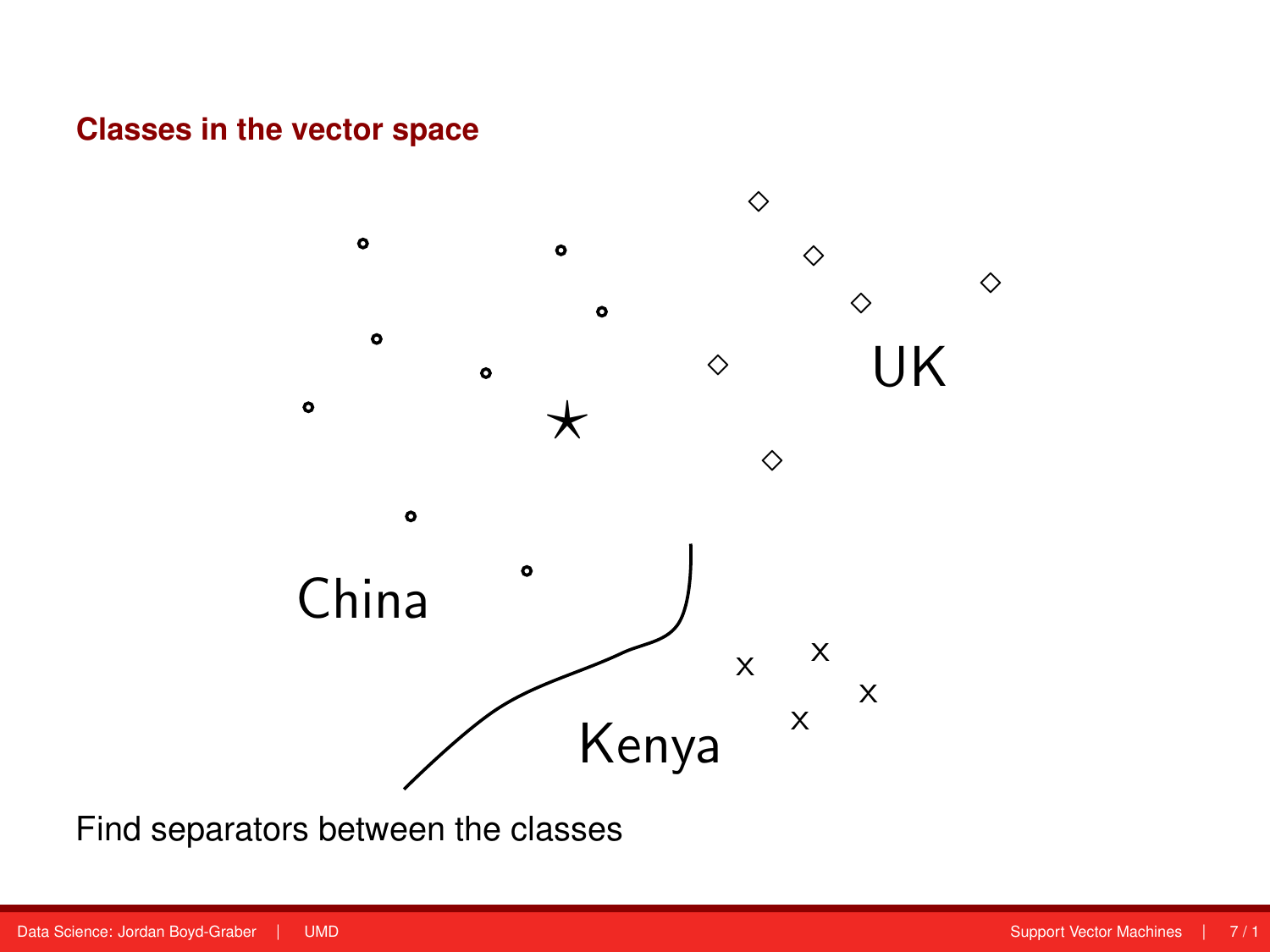

Find separators between the classes Find separators between the classes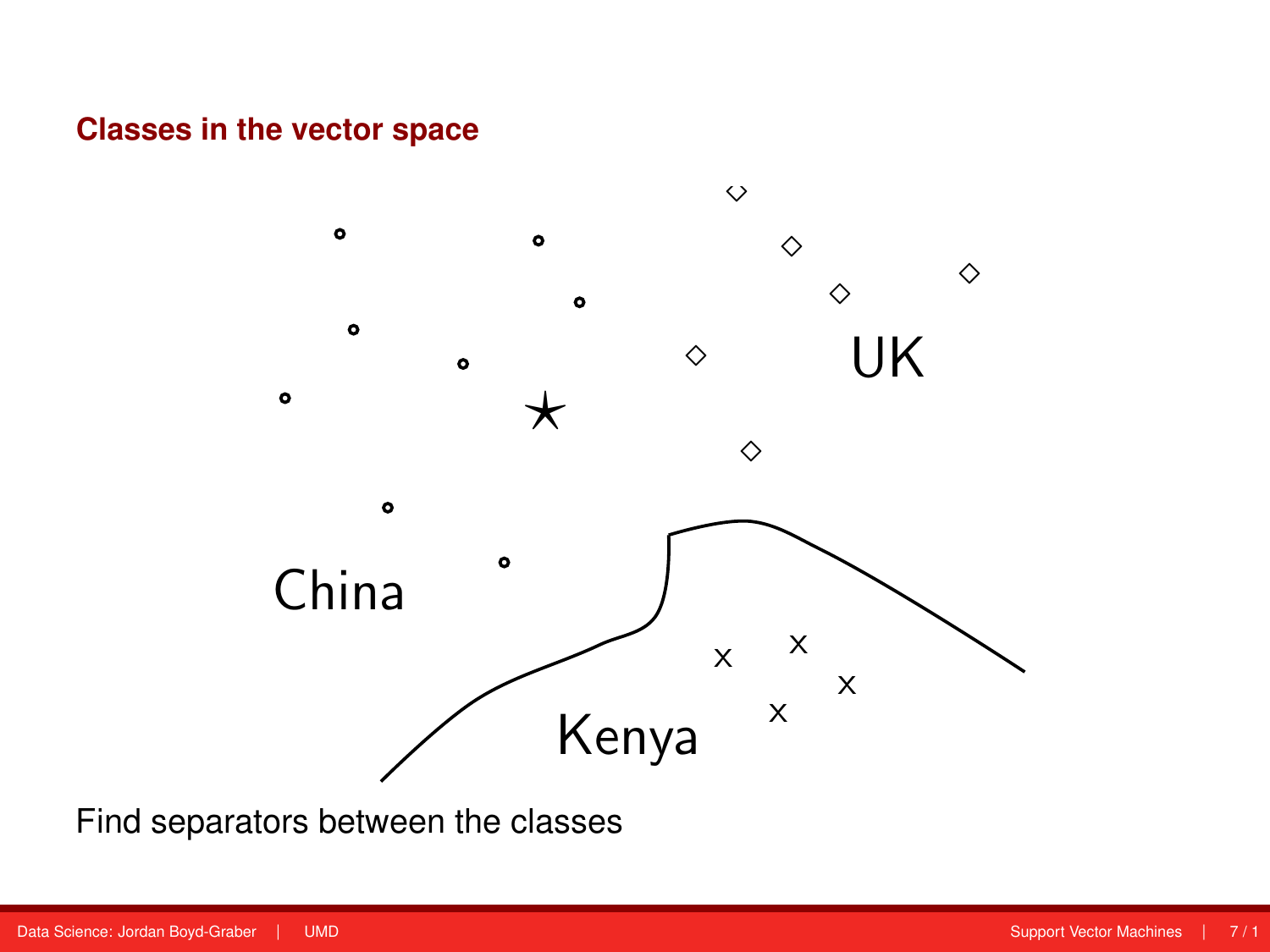

Based on these separators:  $\star$  should be assigned to China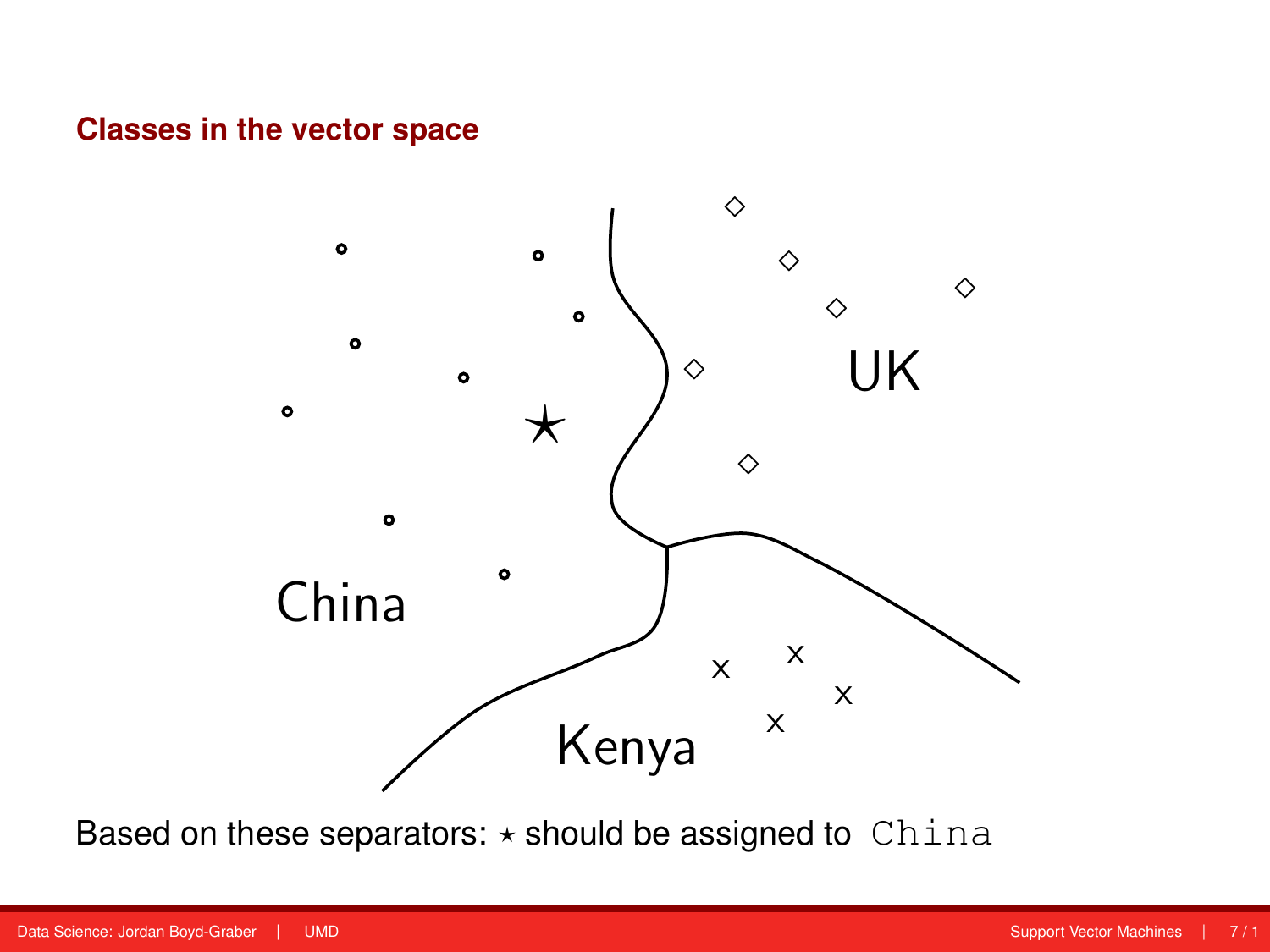

How do we find separators that do a good job at classifying new documents like  $\star$ ? – Main topic of today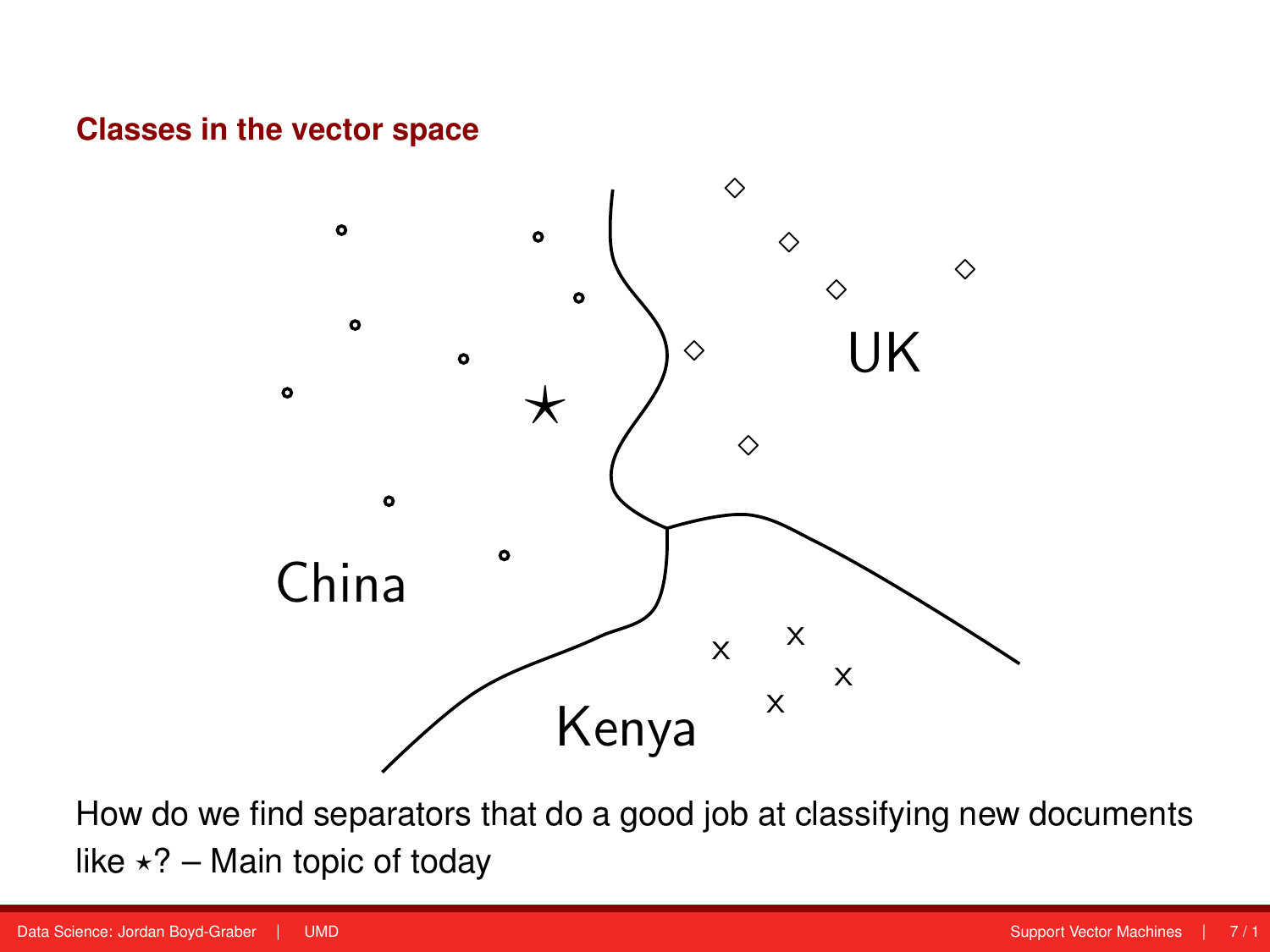#### **Linear classifiers**

- **Definition:** 
	- $□$  A linear classifier computes a linear combination or weighted sum  $\sum_i β_i$ x<sub>i</sub> of the feature values.
	- Classification decision: P *<sup>i</sup> βix<sup>i</sup> > β*0? (*β*<sup>0</sup> is our bias)
	- $\Box$   $\ldots$  where  $\beta_0$  (the threshold) is a parameter.
- We call this the **separator** or **decision boundary**.
- We find the separator based on training set.
- Methods for finding separator: logistic regression, linear SVM
- Assumption: The classes are **linearly separable**.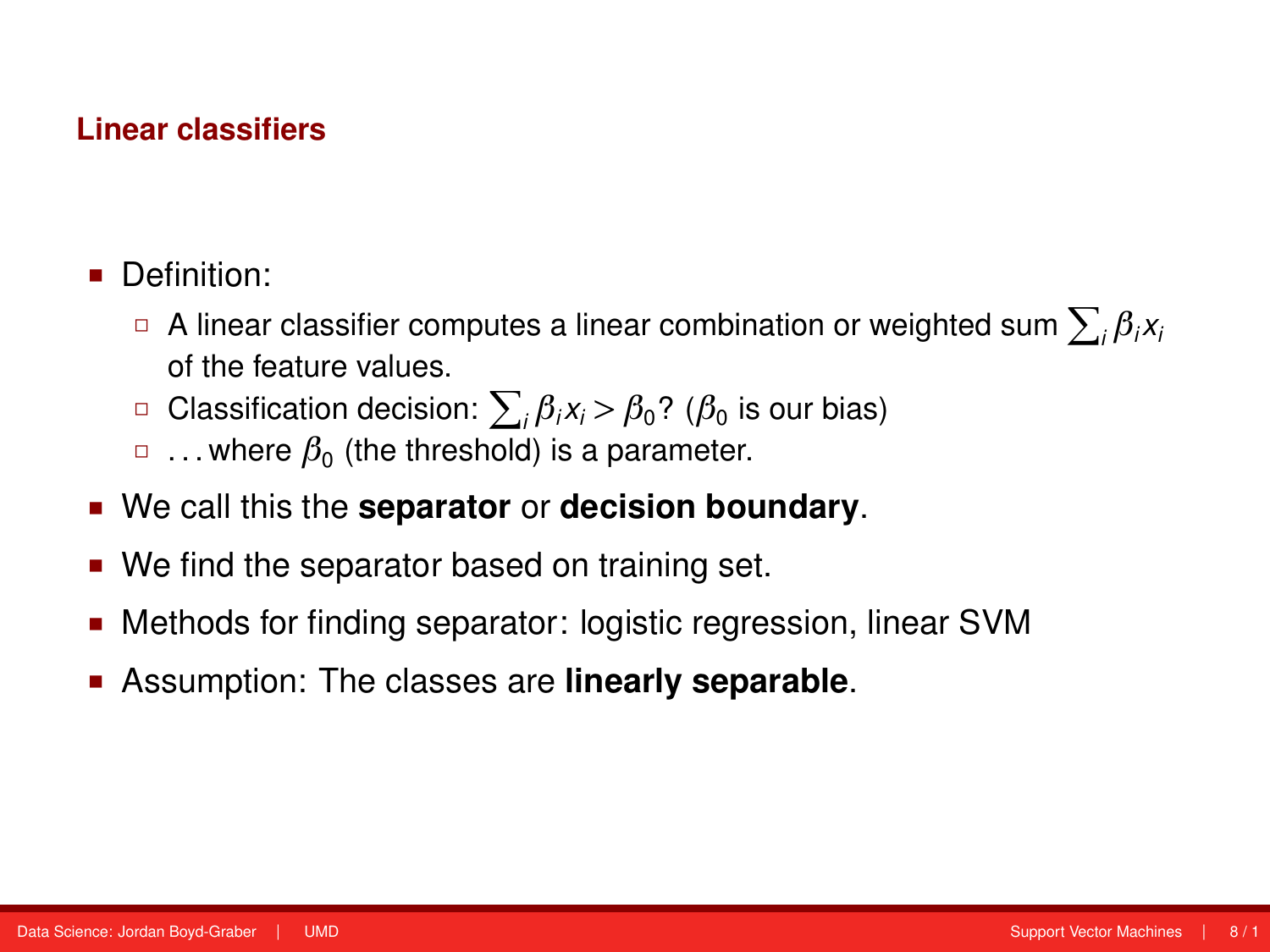#### **Linear classifiers**

- Definition:
	- $□$  A linear classifier computes a linear combination or weighted sum  $\sum_i β_i$ x<sub>i</sub> of the feature values.
	- Classification decision: P *<sup>i</sup> βix<sup>i</sup> > β*0? (*β*<sup>0</sup> is our bias)
	- $\Box$   $\ldots$  where  $\beta_0$  (the threshold) is a parameter.
- We call this the **separator** or **decision boundary**.
- We find the separator based on training set.
- Methods for finding separator: logistic regression, linear SVM
- Assumption: The classes are **linearly separable**.
- Before, we just talked about equations. What's the geometric intuition?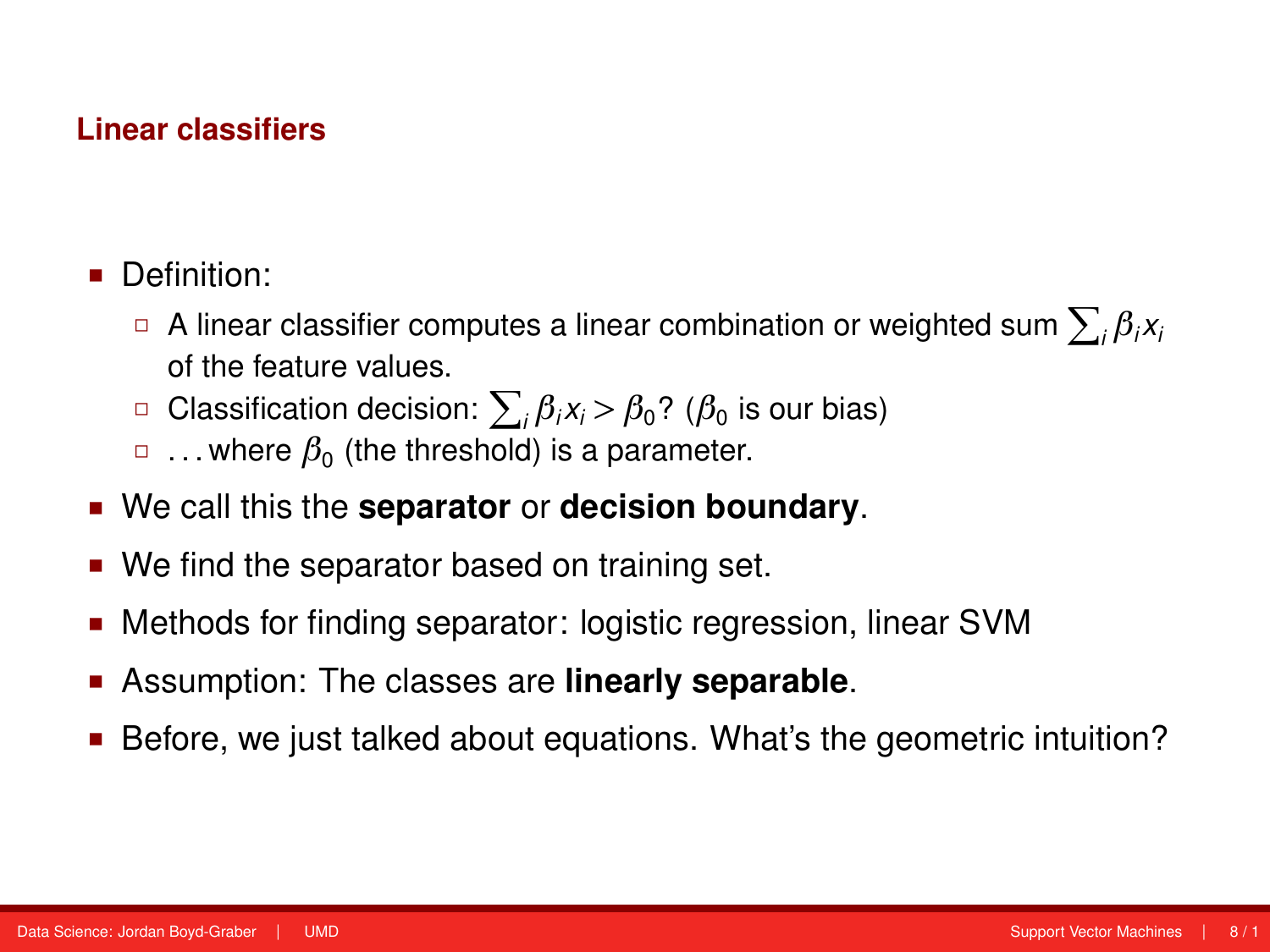

 A linear classifier in 1D is a point *x* described by the equation  $\beta_1 x_1 = \beta_0$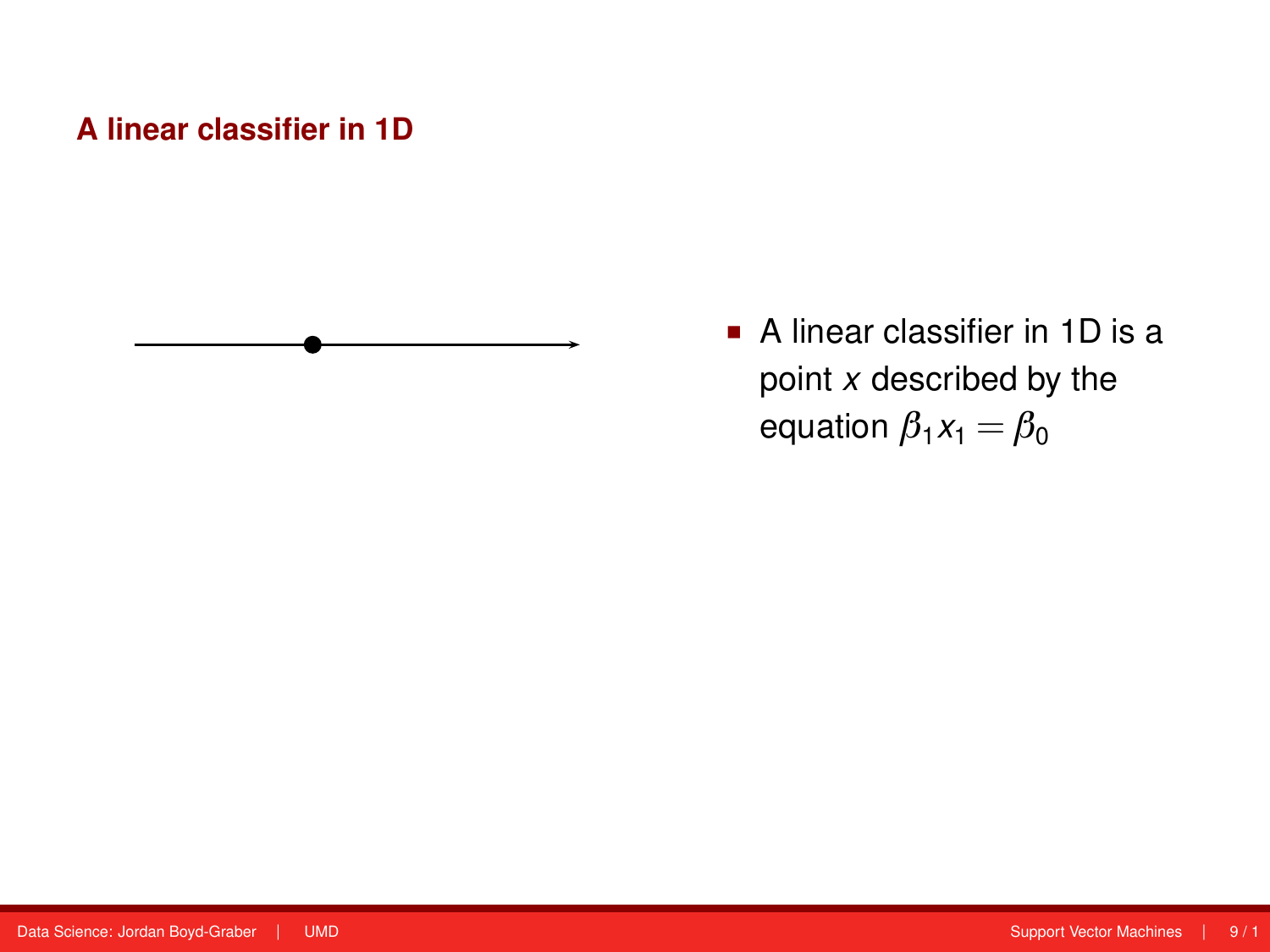

 A linear classifier in 1D is a point *x* described by the equation  $\beta_1 x_1 = \beta_0$ 

 $\blacksquare$  *x* =  $\beta_0/\beta_1$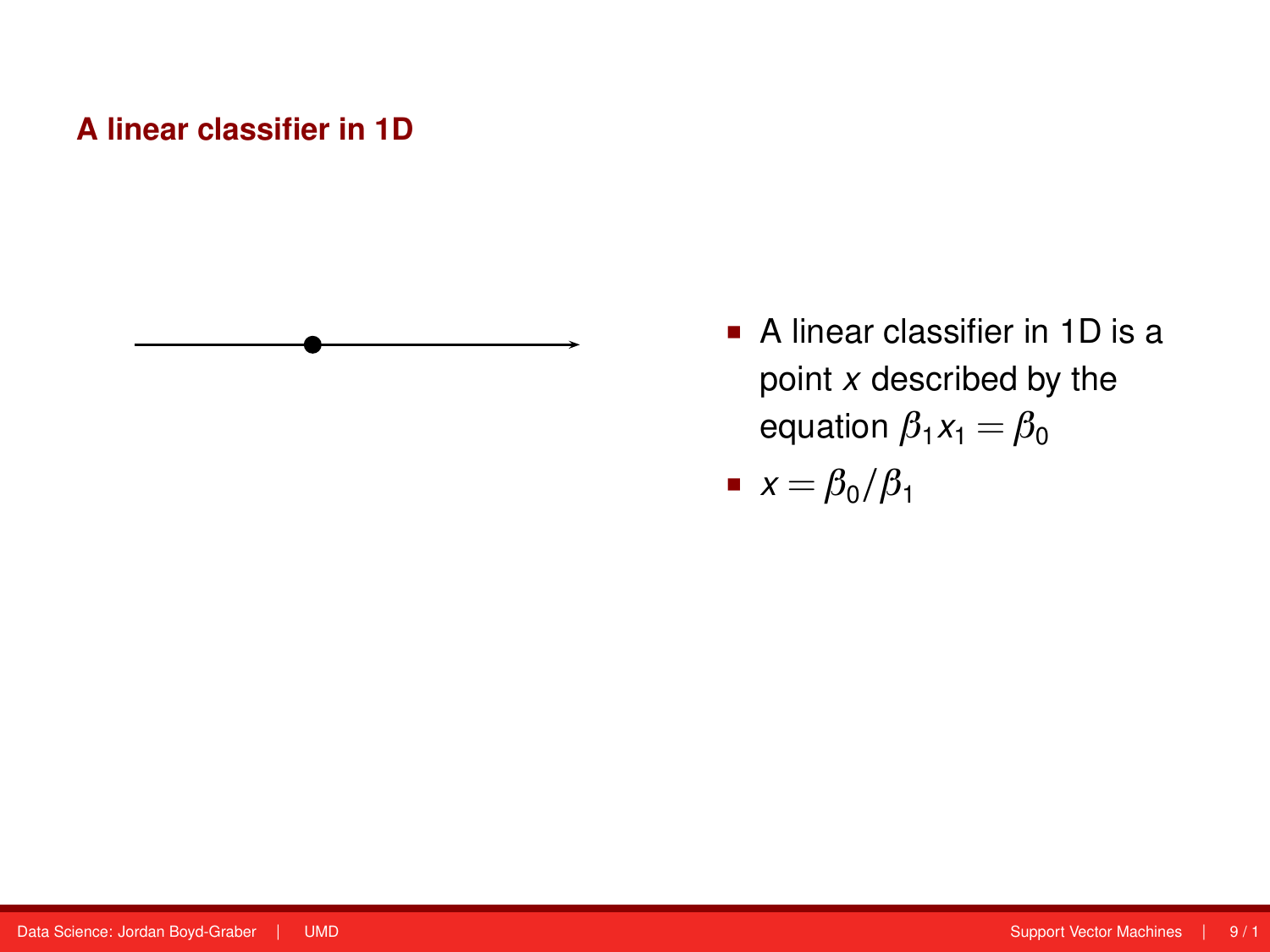

- A linear classifier in 1D is a point *x* described by the equation  $\beta_1 x_1 = \beta_0$ 
	- $\blacksquare$  *x* =  $\beta_0/\beta_1$
	- Points  $(x_1)$  with  $\beta_1 x_1 \geq \beta_0$  are in the class *c*.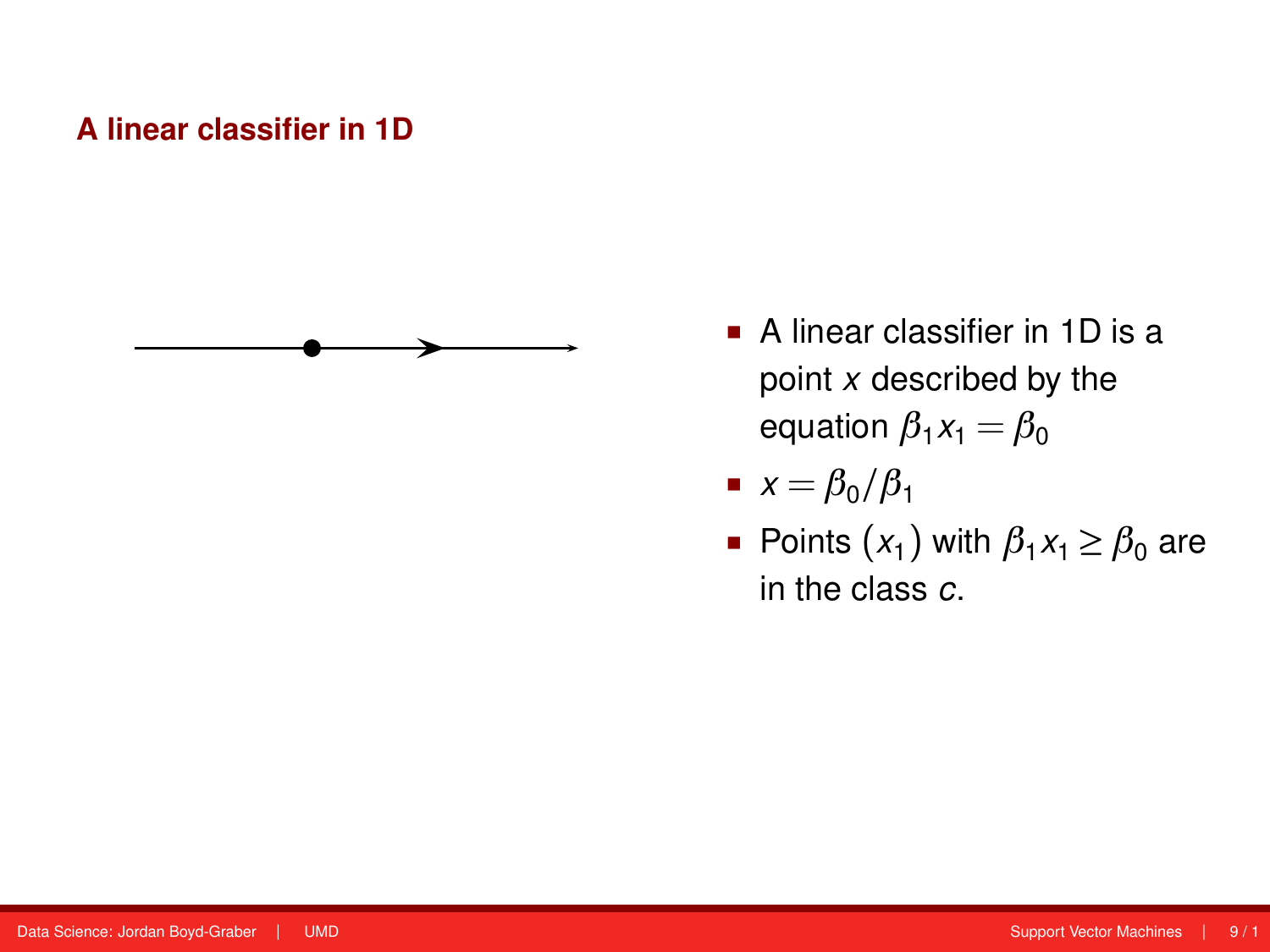

- A linear classifier in 1D is a point *x* described by the equation  $\beta_1 x_1 =$ equation  $\beta_1x_1 = \beta_0$
- $x = \beta_0/\beta_1$ 
	- Points  $(x_1)$  with  $\beta_1 x_1 \geq \beta_0$  are in the class *c*.
- $\overline{\phantom{a}}$  in the complement class  $\overline{\phantom{a}}$ . Points  $(x_1)$  with  $\beta_1 x_1 < \beta_0$  are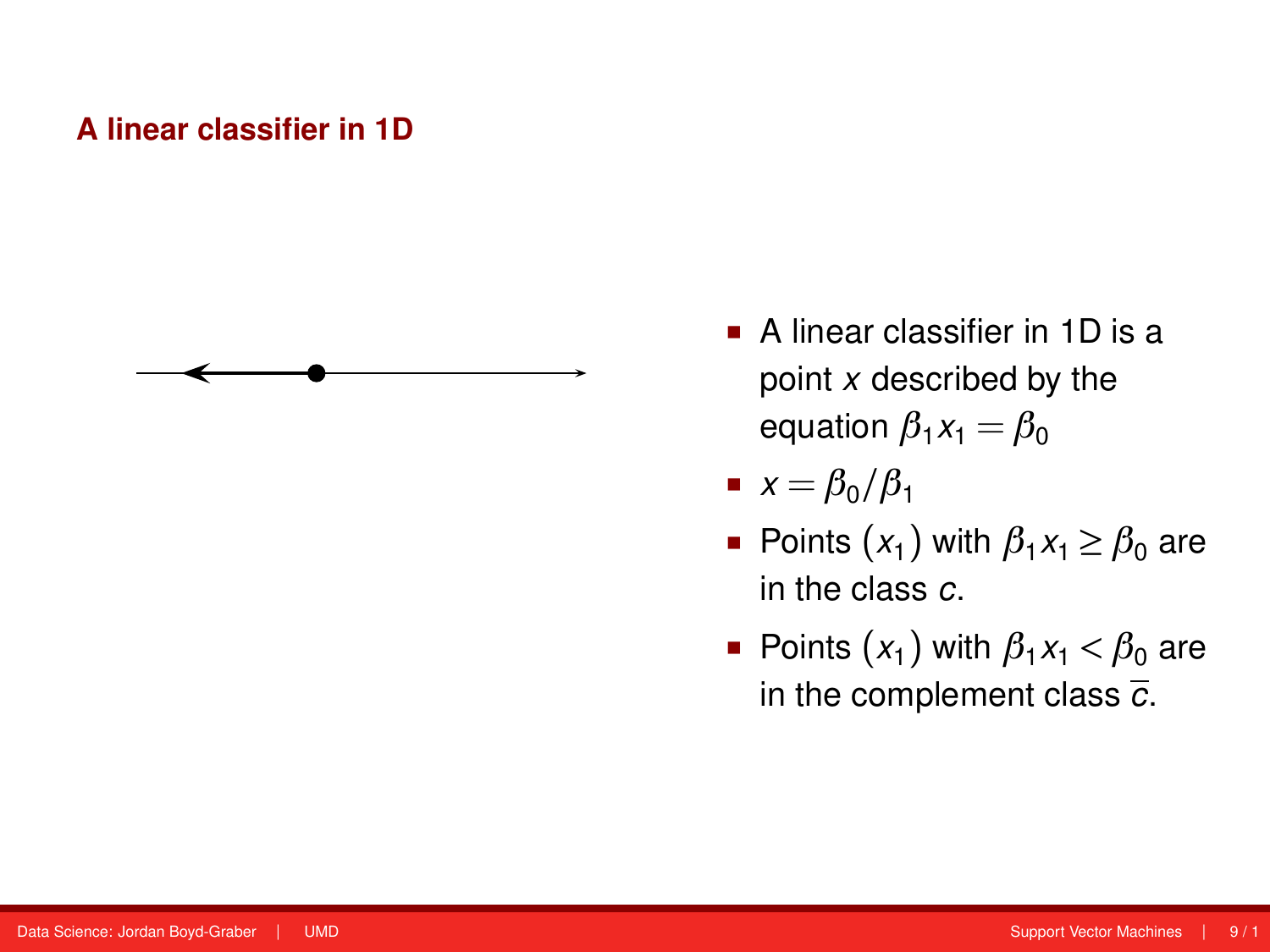

A linear classifier in 2D is  $\blacksquare$  A linear classifier in 2D is a line described by the equation  $β_1x_1 + β_2x_2 = β_0$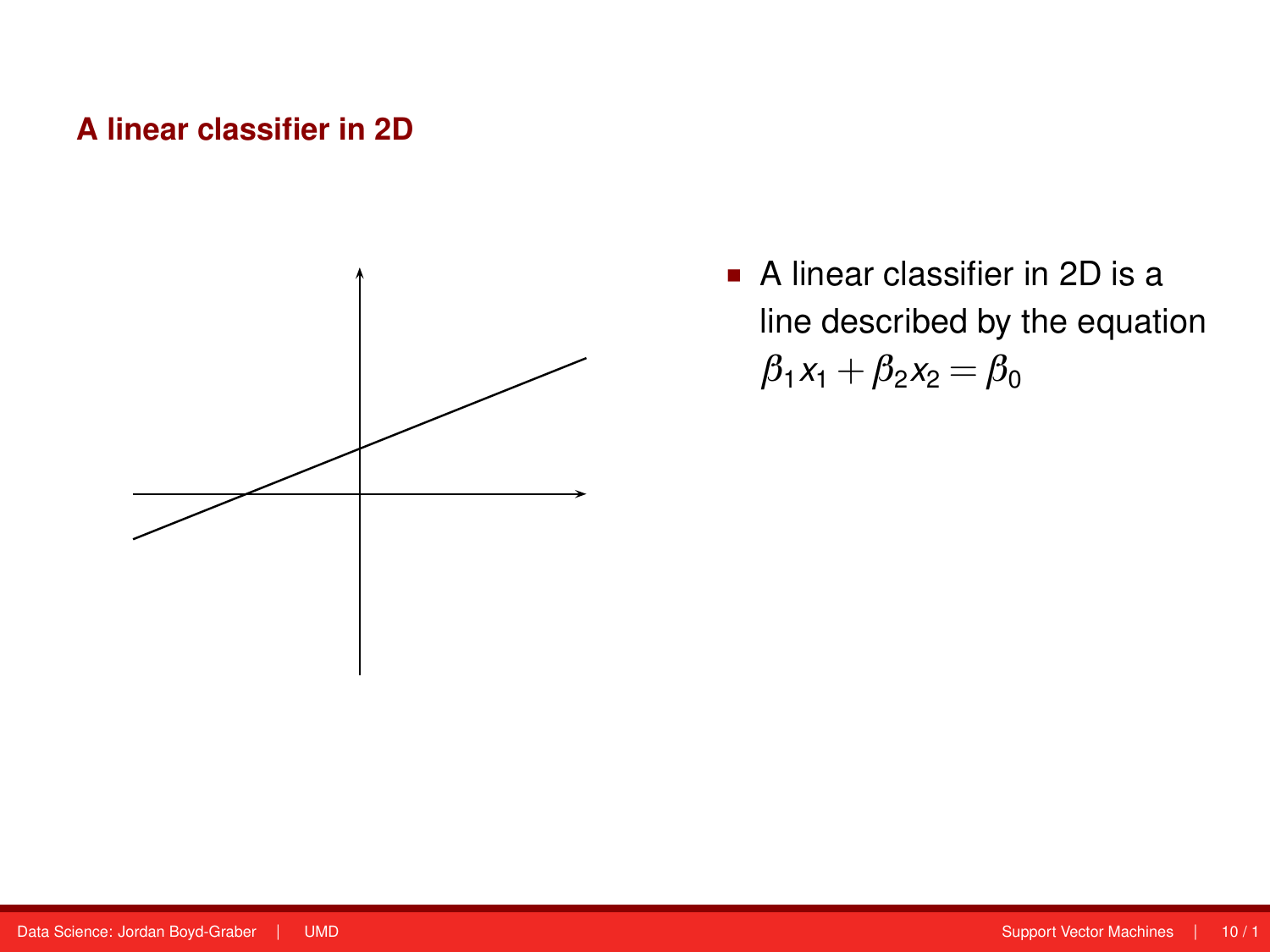

- A linear classifier in 2D is  $\blacksquare$  A linear classifier in 2D is a line described by the equation  $β_1x_1 + β_2x_2 = β_0$
- **Example for a 2D linear** classifier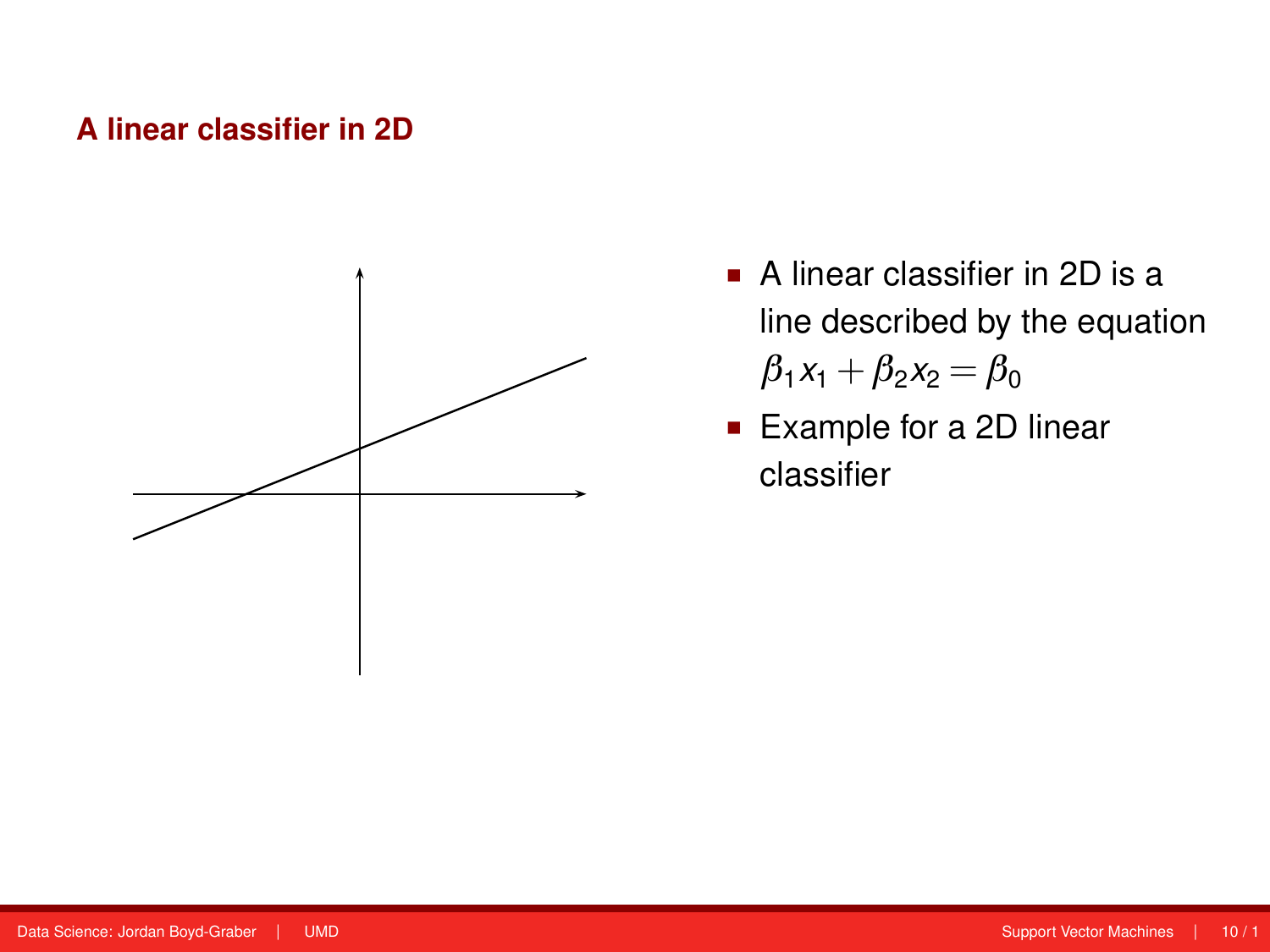

- A linear classifier in 2D is A linear classifier in 2D is a line described by the equation  $e^{i\theta}$  $β_1x_1 + β_2x_2 = β_0$
- Example for a 2D linear classifier
- Points  $(x_1, x_2)$  with  $\beta_1 x_1 + \beta_2 x_2 \geq \beta_0$  are in the class *c*.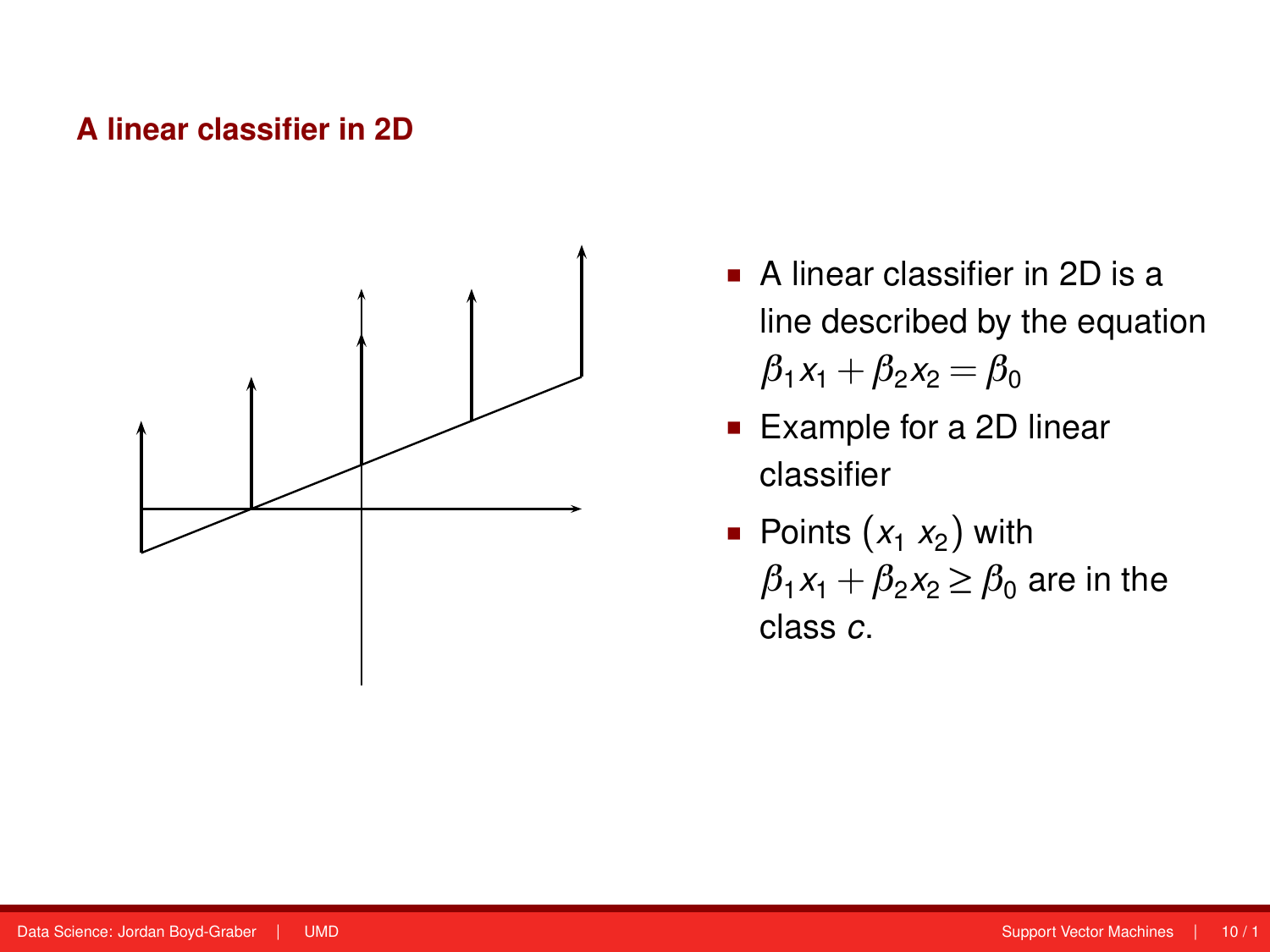

- A linear classifier in 2D is  $\blacksquare$  A linear classifier in 2D is a line described by the equation  $β_1x_1 + β_2x_2 = β_0$
- classifier  $\blacksquare$  Example for a 2D linear classifier
- **Points**  $(x_1, x_2)$  with  $\rho$  with  $\rho$  $\beta_1x_1+\beta_2x_2$   $\geq$   $\beta_0$  are in the class *c*.
- Sch¨utze: Support vector machines 16 / 55 • Points  $(x_1, x_2)$  with  $\beta_1 x_1 + \beta_2 x_2 < \beta_0$  are in the complement class *c*.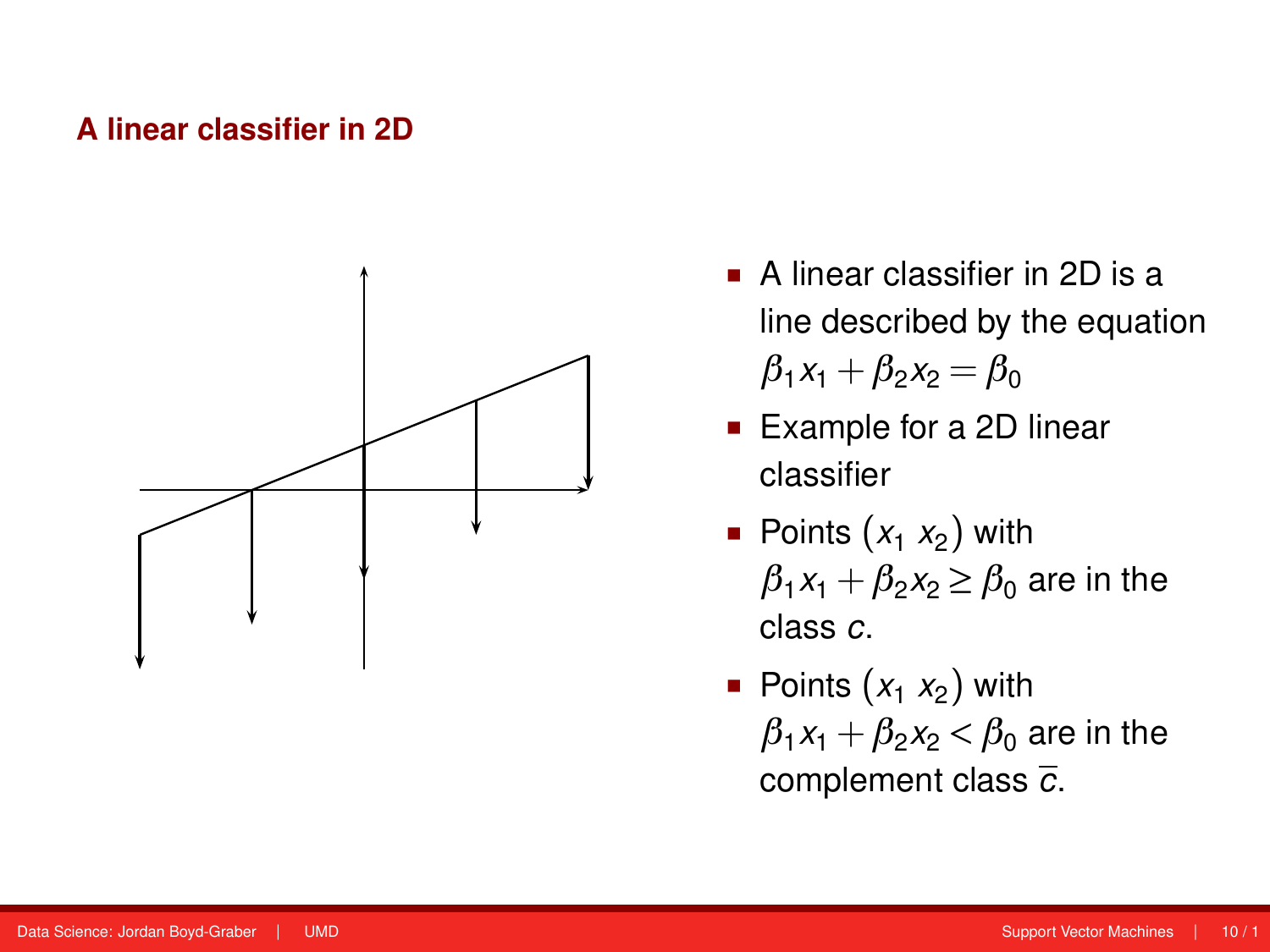

 $\overline{A}$  linear classifier in  $\overline{A}$  $\blacksquare$  A linear classifier in 3D is a equation plane described by the

*β*<sub>1</sub>*x*<sub>1</sub> + *β*<sub>2</sub>*x*<sub>2</sub> + *β*<sub>3</sub>*x*<sub>3</sub> = *β*<sub>0</sub>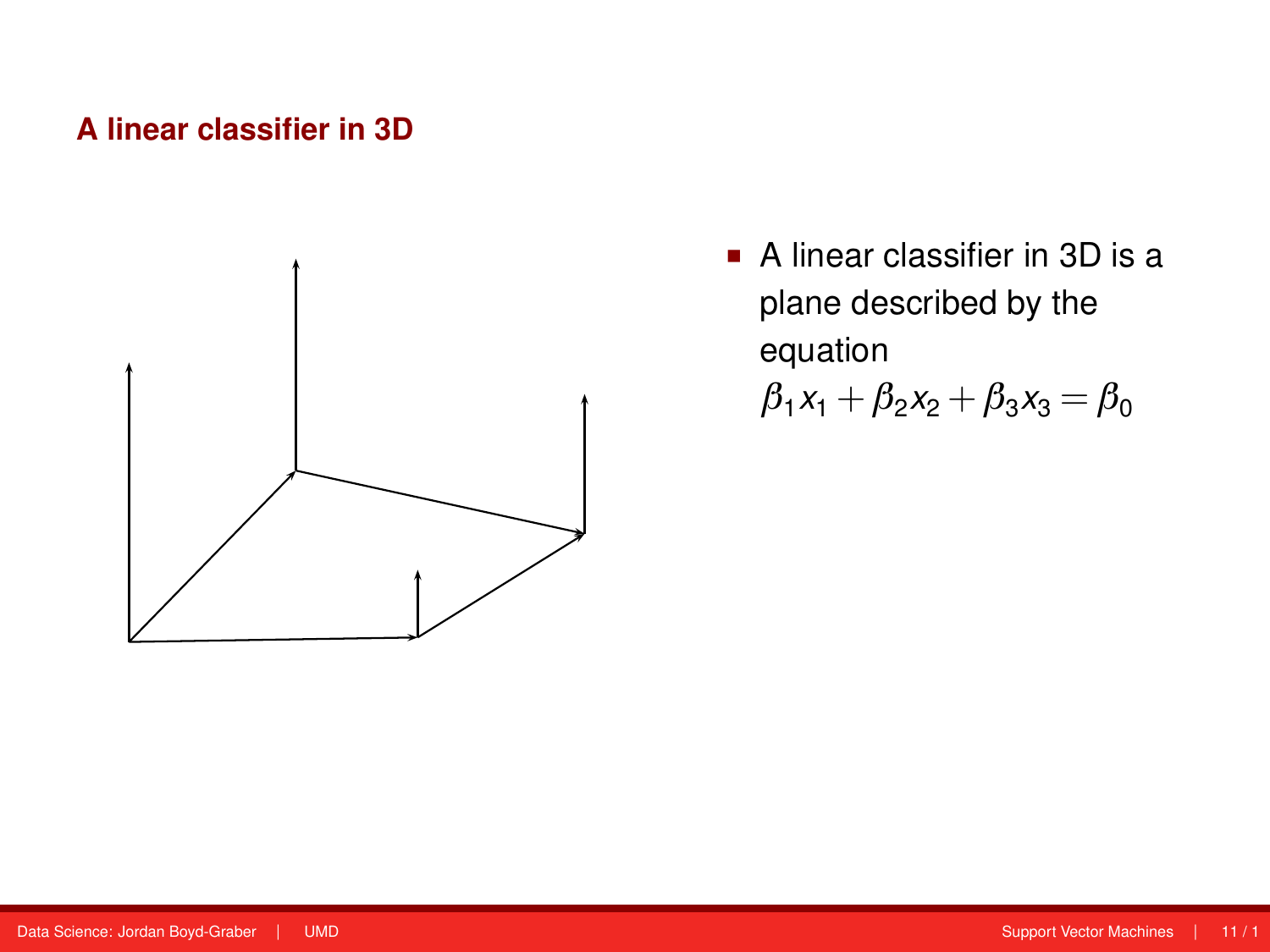

 $\blacksquare$  A linear classifier in 3D is a  $\mu$ 1 - waaronde steep  $\mu$ equation plane described by the

 $\beta_1 x_1 + \beta_2 x_2 + \beta_3 x_3 = \beta_0$ 

**Example for a 3D linear** classifier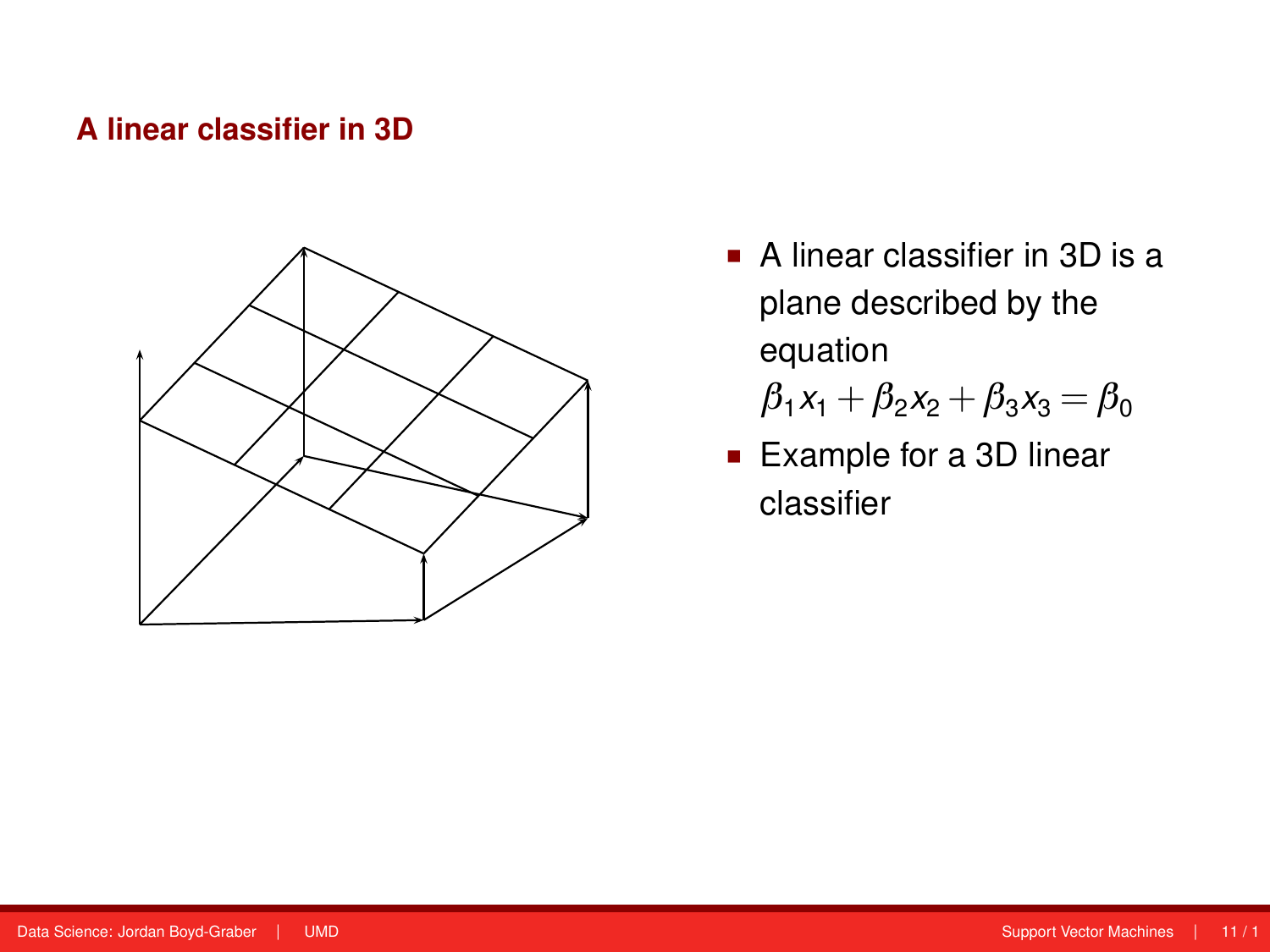#### **A linear classifier in 3D** Allen Vector Support Vector Machines Discussion Machines Discussion Machines Discussion Machines Discussion Machines Discussion Machines Discussion Machines Discussion Machines Discussion Machin



A linear classifier in 3D is A linear classifier in 3D is a a plane described by the plane described by the  $^{eq}$   $^{eq}$   $^{eq}$   $^{eq}$ equation

 $\beta_1x_1+\beta_2x_2+\beta_3x_3=\beta_0$ 

- **Example for a 3D linear** Points (d<sup>1</sup> d<sup>2</sup> d3) with classifier
- **Points**  $(x_1 x_2 x_3)$  with  $\beta_1 x_1 + \beta_2 x_2 + \beta_3 x_3 \ge \beta_0$  are in the class *c*.